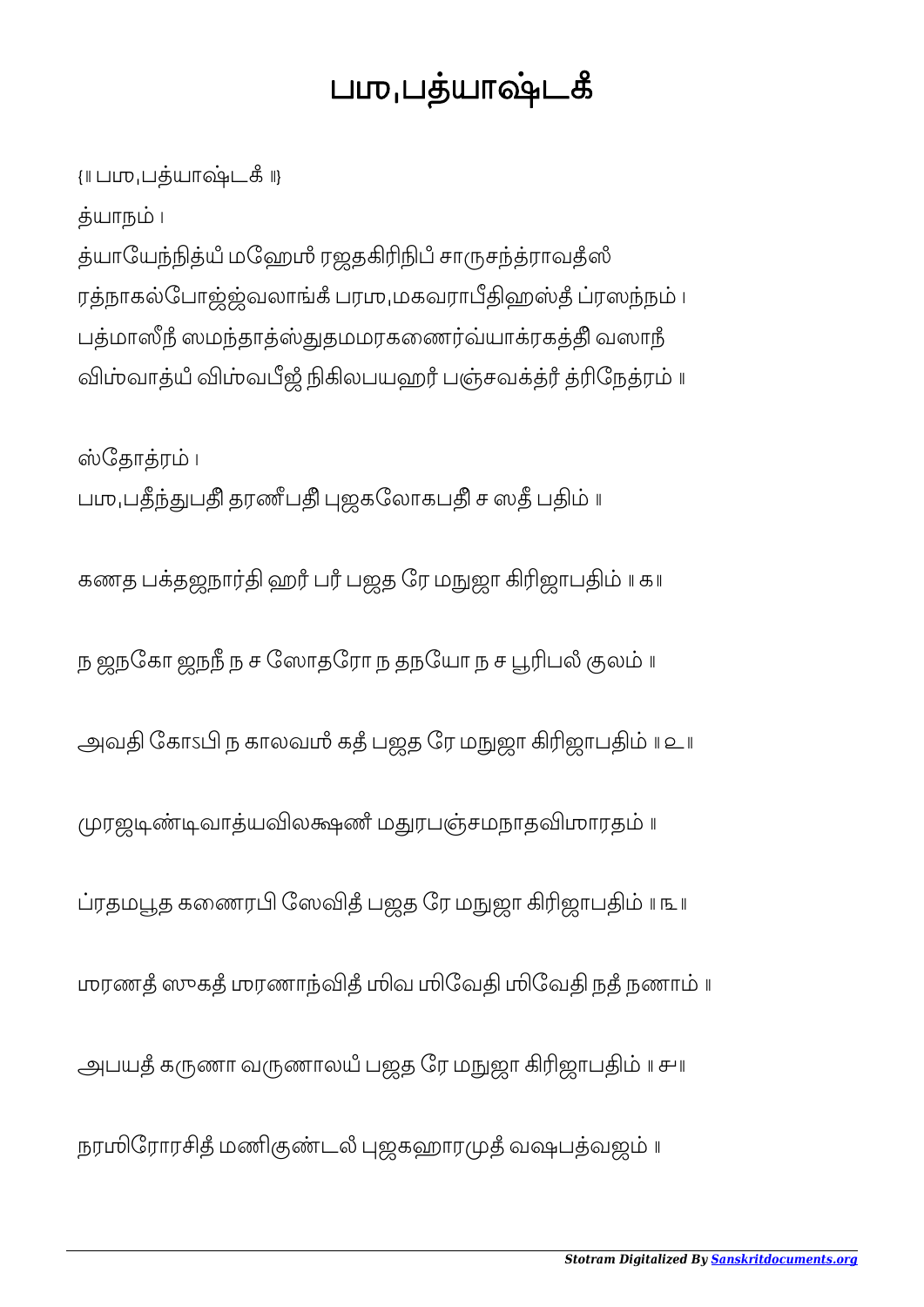ரேஜாதவ கத ரஹஂ பஜத ேர மஜா ஜாப ॥ ௫॥ முகவிநாமங்கரீ மூமிமேகரீ ஸததமக்வரீ பாஜி பலப்ரதம் ரலயததராரமாநவஂ பஜத ேர மஜா ஜாப ॥ ௬॥ மதம பாஸ்ய சிரீ ஹதி ஸீஸ்திதீ மரண ஜந்ம ஜரா பய பீடிதம் ஜகய ஸபபயாலஂ பஜத ேர மஜா ஜாப ॥ ௭॥ ஹரிவிரிஞ்சிஸுராதிப பூஜித் யமஜநேமதநேமநமஸ்கதம் நயநஂ வந தயாபஂ பஜத ேர மஜா ஜாப ॥ ௮॥ பமு,பதேரிதமஷ்டகமக்புத் விரிசித பதிவீ பதி ஸூரிணா ။ படதி ஸீமுநுதே மநுஜஃ ஸதா மிவபுரி வஸதே லபதே முதம் ॥ கூ ॥

Please send corrections to sanskrit@cheerful.com

Last updated goday

http://sanskritdocuments.org

Pashupati Ashtakam Lyrics in Tamil PDF % File name : pashu8.itx % Category : aShTaka % Location : doc\\_shiva % Language : Sanskrit % Subject : philosophy/hinduism/religion % Latest update : November 1, 2010